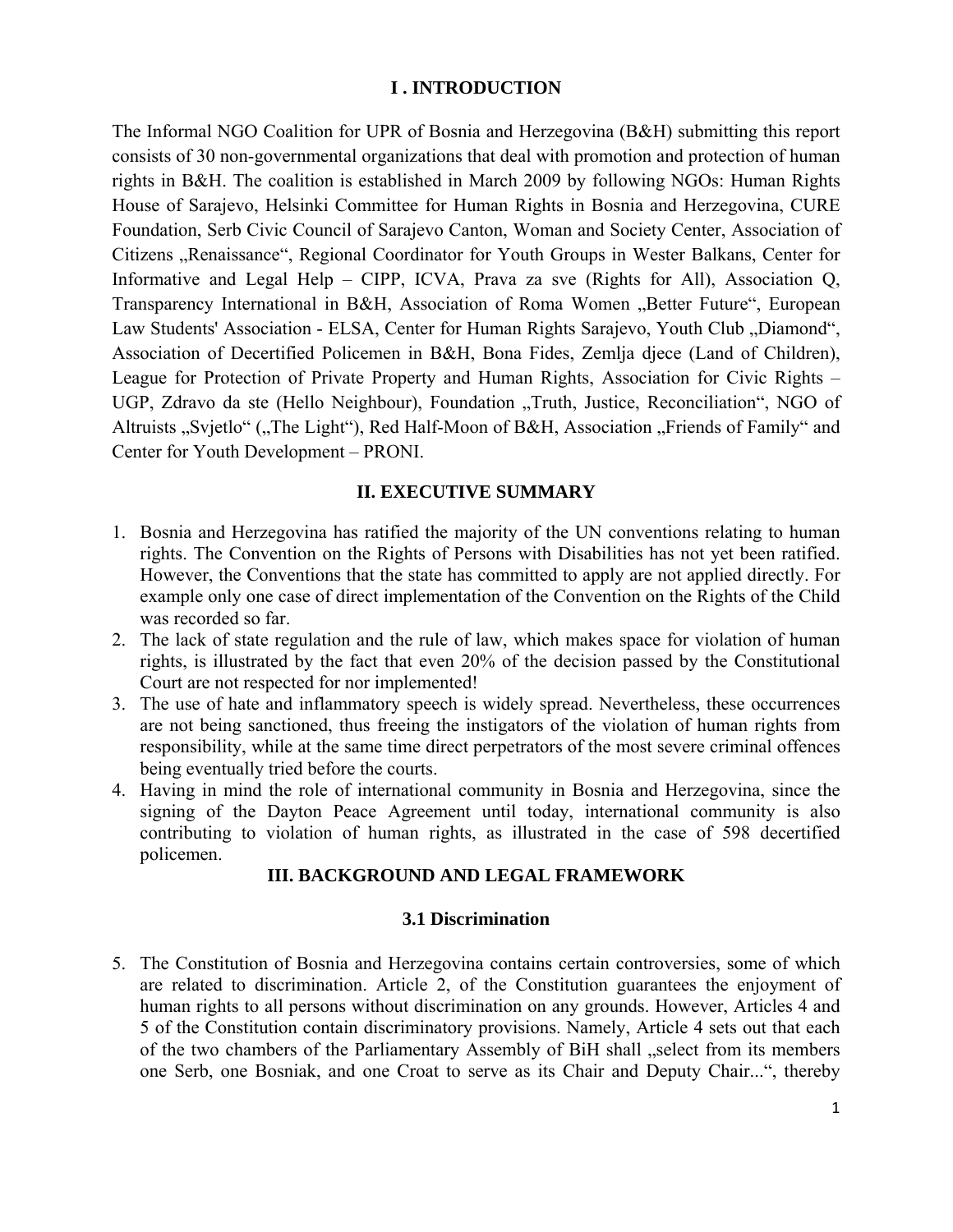depriving anyone, who does not belong to any of the three mentioned nationalities, of the opportunity to serve as Chair or Deputy Chair in both Chambers of the Parliaments, which presents a discrimination. In the same manner, Article 5 determines the composition of the Presidency of BiH which shall consist .....of three members: one Bosniak, one Croat, each directly elected from the territory of the Federation, and one Serb directly elected from the territory of the Republic of Srpska". This Article descriminates not only those persons who do not belong to the Serb, Croat and Bosniak people, but also the Croats and Bosniaks who do not live in the Federation of BiH, and Serbs who live outside the Republic of Srpska.

- 6. Although the competent institutions, the European Commission for Democracy through Law, also known as the Venice Commission, the UN Human Rights Committee, among others, have concluded that these provisions of the BiH Constitution are in contravention of the international human rights standards, they have still not been amended nor harmonized with the above-mentioned Convention.
- 7. Some laws have discriminatory provisions too. This is the case with the Law on the Rights of Veterans and Members of their Families of the Federation of BiH. The Constitutional Court of the Federation of BiH proclaimed this law unconstitutional in 2005 due to the discriminatory provisions affecting the members of the Army of the Autonomous Province of Western Bosnia and members of their families. However, the Federation Prime Minister, who is obliged to implement the decision of the Constitutional Court, has consistently refused to do so.
- 8. The Law on Gender Equality and the Law on Rights of National Minorities, which were harmonized with international norms and contain anti-discriminatory provisions, were adopted in the previous years. However, these laws are not being applied in an adequate manner. The Law on Prohibition of Discrimination has been adopted recently, which is encouraging.
- 9. Discrimination is one of the most serious generators of violations of human rights in BiH. Individuals are discriminated against on the grounds of their national, political and sexual orientation. Moreover, the victims of discrimination are also members of the so-called "vulnerable" groups. Apart from women, sexual minorities, the subjects of discrimination are also persons with disabilities, national minorities, families of missing persons, victims of war, elderly people, children, returnees. The members of vulnerable groups are being discriminated against in many different ways. Discrimination is demonstrated in some vital fields of life, such as employment, education, health and social care, pension rights. One of the consequences of this situation is, for example, the fact that only 0.8 per cent of working age returnees belonging to an ethnic group that is not dominant in a region, has employment. Furthermore, only 1.5 per cent of working age Roma have jobs, as compared to 50 per cent that had been employed before the war<sup>[1](#page-1-0)</sup>.
- 10. The discrimination is more frequently reported in the area of employment in the civil service of BiH due to inadequately defined regulations, lack of independency and of professional work of the Panel for selection of candidates, and the inadequate role of the Civil Service Agency of BiH as such in the whole process.

<span id="page-1-0"></span><sup>&</sup>lt;sup>1</sup> Report on the status of Human Rights in BiH for 2008-Helsinki Committee for Human Rights in BiH[www.bh](http://www.bh-hchr.org/)‐hchr.org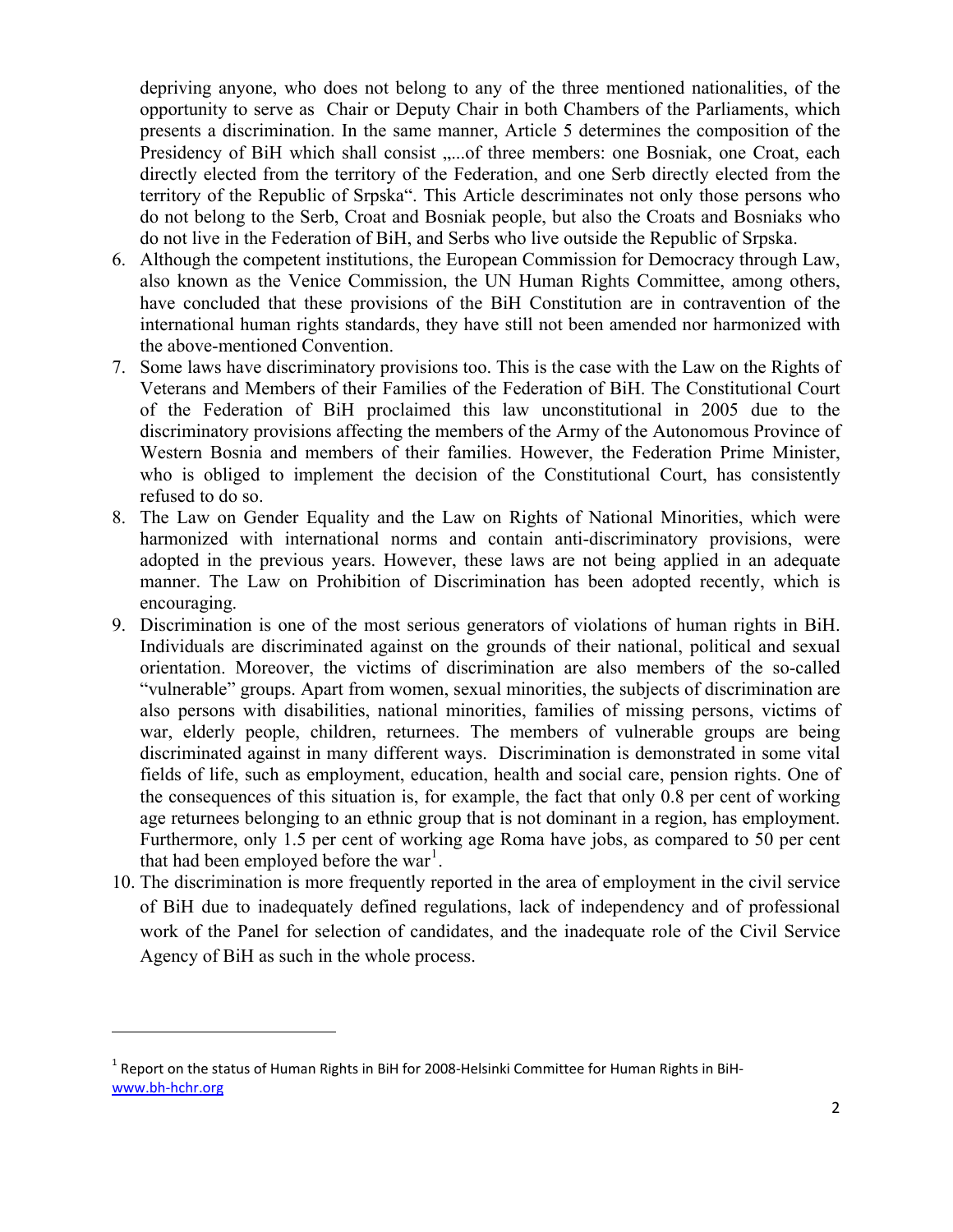11. The discrimination is also reported in case of holders of the occupancy<sup>[2](#page-2-0)</sup> right over the apartments that were seized in 1945 and allocated to the citizens over which they had acquired the occupancy right pursuant to the Law on Housing Issues from 1974. The holders of occupancy rights in the Republic of Srpska and Brcko district gained the right to purchase apartments they live in, while the tenants in the Federation of BiH have not gained that right. There is also widely spread discrimination by place of residence and it refers to the exercise of the rights in the field of social care, health care, education, rights of the child, rights of the elderly and vulnerable persons.

## **3.2. National minorities**

- 12. The Law on the Rights of National Minorities has become effective in Bosnia and Herzegovina in 2003. This Law is based upon the Framework Convention on Protection of National Minorities which has been ratified by Bosnia and Herzegovina. BiH has not so far ratified the European Charter on the Regional and Minority Languages.
- 13. Although the Law on Protection of National Minorities was adopted more than two years ago, it has not been applied due to failure to pass necessary by-laws and due to lack of political will. The Law has listed 17 national minorities living in Bosnia and Herzegovina, but there are no reliable data on their number since the last census was conducted in 1991, and in the meantime, due to war and ethnical cleansing, there were significant demographic changes.
- 14. The largest is Roma population, however, the assessment of the number of Roma people varies, and it can be only assumed that currently in Bosnia and Herzegovina there are in between 80,000 to 85,000 Roma people, while the activist of Roma associations claim that there are in between 80,000 to 120,000 Roma people.
- 15. The status of member of national minorities is unfavourable, and they are in the large number of cases the victims of ethnic discrimination. When speaking of members of national minorities, the position of Roma people is of course the most difficult. Their position is particularly difficult in regard to the employment, economic position and housing.Only 1.5 % of working age Roma people are employed as compared to about 50% that had worked before the war. The only Roma who was working in civil service, Redžo Seferović, has been fired. Only six Roma is employed in the area of Zenica–Doboj Canton, in the Federation of BiH. In Visoko, one Roma works, while in Sarajevo and Tuzla Canton there are two policemen of Roma nationality each. In the Chemical Complex in Tuzla, there are two engineers of Roma nationality. There are municipalities in which not a single Roma is working.
- 16. A significant number of Roma people has not exercised the right to retun to their homes in which they had lived before the war. However, the living conditions of Roma people are extremely poor and do not meet the minimum standards. Usually they live in humid houses, without sanitary facilities, running water and electricity. It is estimated that around 10.000 Roma families do not have appropriate accommodation.
- 17. The vast proportion of national minorities is not entitled to free health care, since that right belongs to employed persons, members of their families and retired people.

<span id="page-2-0"></span><sup>&</sup>lt;sup>2</sup> Occupancy right over the apartments is a specific type of ownership that basically is similar to the state ownership over the apartments. The occupants have some rights over the apartments, but definitely not the property right.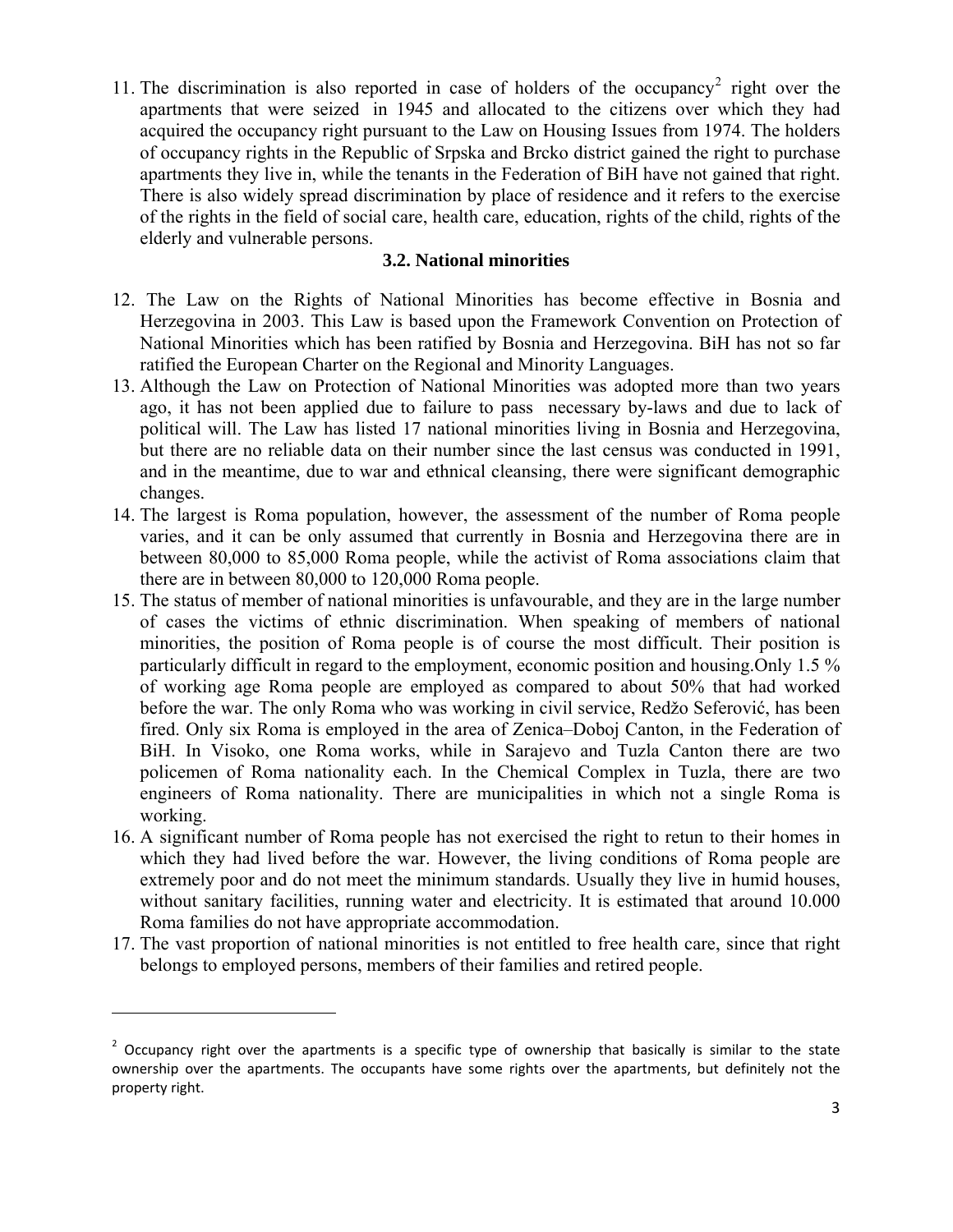- 18. Regarding education, only 15% of Roma children complete compulsory 8-year primary education, while the girls stop their education in the fifth grade of primary school. Illiteracy is very common with Roma people.
- 19. The minority languages are not used in any communication with authorities, including the courts. There are no examples of learning minority languages in schools. There are no printed media in Roma language, and only two radio stations occasionally broadcast the programs in this language.
- 20. The establishment of the Roma Council as a consultative body can be taken as positive example.
- 21. Based on the data obtained from the Jewish organizations, there are about 1.000 Jews in Bosnia and Herzegovina. The European Commission Against Racism and Intolerance (ECRI) is concerned about the fact that anti-Semitic books, including Mein Kampf and Zion Protocols can be bought in the book-shops in BiH, interpreting it as a threat to the Jewish community. The Islamic Youth Magazine "SAFF" published anti-Semitic text speaking of Jewish victims of Holocaust and killing of six million of Jews in the concentration camps during the Second World War in an abusive language, the author of which is Fatmir Alispahic.
- 22. The human rights in Bosnia and Herzegovina are in a close co-relation with nationalities, and in that sense the rights of the members of national minorities are not being protected.
- 23. Bosnia and Herzegovina has signed the Declaration on Accession to "Decade of Roma Inclusion 2005 - 2015" only on 4 September 2008. By signing this Declaration, BiH has expressed its political will to significantly reduce discrimination against Roma people and to improve their socio-economical status. In such a context, action plans were made to resolve the problems of Roma in the areas of employment, accommodation, health care and education, however they are still not being fully implemented.

# **3.3. Human Rights Defenders**

24. In Bosnia and Herzegovina there is an escalation of assaults on human rights defenders and their situation can be assessed as alarming. This assessment is based on a series of cases of violence and death threats, intimidation and silencing attempts and other attacks against individuals and groups who are trying to protect rights of individuals and contribute to the improvement of human rights in the country. The target of assaults were campaigners for the rights of members of sexual minorities<sup>[3](#page-3-0)</sup> as well as the activists engaged against human trafficking. The victims of assaults are also the non-governmental organizations and their activists who deal with investigation of corruption and crime,<sup>[4](#page-3-1)</sup> as well as journalist who are engaged in research journalism, dealing with unlawfulness of any kind. Assaults against journalists and attempts to silence journalists seriously threatens freedom of expression, bringing into question the achieved level of development of democracy. One should stress that family members of the human rights activists are often targeted, which indicates that there is a intention to create a sense of fear and to prevent any thought or act of criticism.

<span id="page-3-0"></span><sup>&</sup>lt;sup>3</sup> Decapitation death threats against one of the organizers of the First Queer Festival in Sarajevo, Svetlana Djurkovic, at the end of September. In addition, eight participants of the Festival were physically assaulted

<span id="page-3-1"></span><sup>4</sup> threats against official representatives of Transparency International of BiH were issued by the

Republika Srpska Prime Minister Milorad Dodik, similar threats were issued by other officials of the SNSD, the ruling political party in this entity.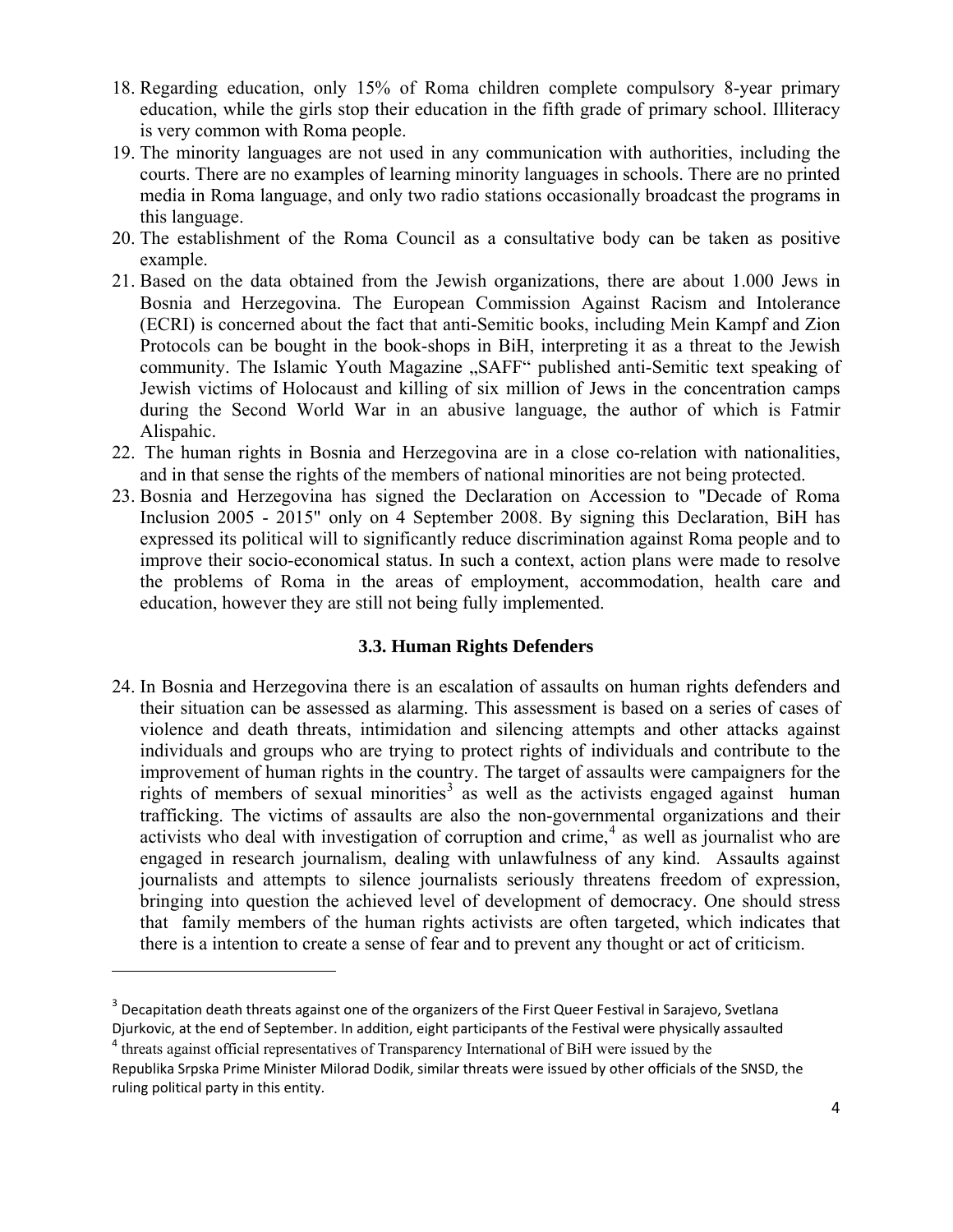- 25. In the previous years, attempted murders of some activists have been recorded. It is indicative that none of the cases were resolved and none of perpetrators of violence have been investigated.
- 26. Attacks against human rights defenders most frequently come from politicians, and lately more frequently from high-ranking religious officials.
- 27. The authorities do almost nothing to protect the human rights defender. The courts and police fail to respond and sanction assaults against human rights defenders. Moreover, nothing has been done to provide safe environment for activists dealing with protection and promotion of human rights.
- 28. Severe attacks against trade union activists have been recorded, as well as the cases of dismissal from job of some of them. $5$
- 29. The Declaration of the General Assembly of the United Nations on the Rights and Obligations of the Individuals, Groups and Social Bodies related to promotion and protection of universally recognized human rights and freedoms is not adequately treated by the authorities, which also contributes to inadequate treatment of human rights activists.

## **3.4. Torture, inhumane and degrading treatment**

- 30. The most frequent incidents of torture, i.e. "use of excessive force", are linked with penitentiaries. In number of cases, prisoners have complained of bad treatment by prison guards. The first problem is the lack of a single definition of torture in the current entity legislation, which calls for synchronization. The need for adequate training of employees of penitentiaries is evident, as well as their introduction to the regulations banning torture. Very often, persons in custody are not sufficiently informed about their rights and the rights to complain. Independent internal control, or the independent work of doctors and inspections, have not been secured, which is the reason why the cases of torture are rarely fully investigated and disclosed. The lack of regular monitoring of the conditions in penitentiaries by human rights institutions and non-governmental institutions is evident, although it could lead to improvement of the overall situation. Finally, the state of penitentiaries and the status of persons in custody are illustrated by the fact that two verdicts of the Court of Human Rights in Strasbourg were related to the violation of the rights of those persons, and Bosnia and Herzegovina was penalized.
- 31. A special problem is linked with convicted persons in need of mandatory psychiatric treatment. Although the international regulation and local legislation stipulate accommodation of these persons in a specialized medical institution set up only for this purpose, these persons are still residing in inappropriate institutions such as the penitentiary in Zenica, or in the Psychiatric hospital in Sokolac, which do not meet the criteria and existing international standards.
- 32. The situation in the penitentiaries is also illustrated by the fact that the Court of Human Rights in Strasbourg passed several verdicts related to the violation of the prisoners' rights, including the convicted persons in need of mandatory psychiatric, and Bosnia and Herzegovina was penalized.

<span id="page-4-0"></span> $5$  Mirza Huskić,trade union activist in the Federal Television, was fired on the basis of "giving statements to other media outlets" .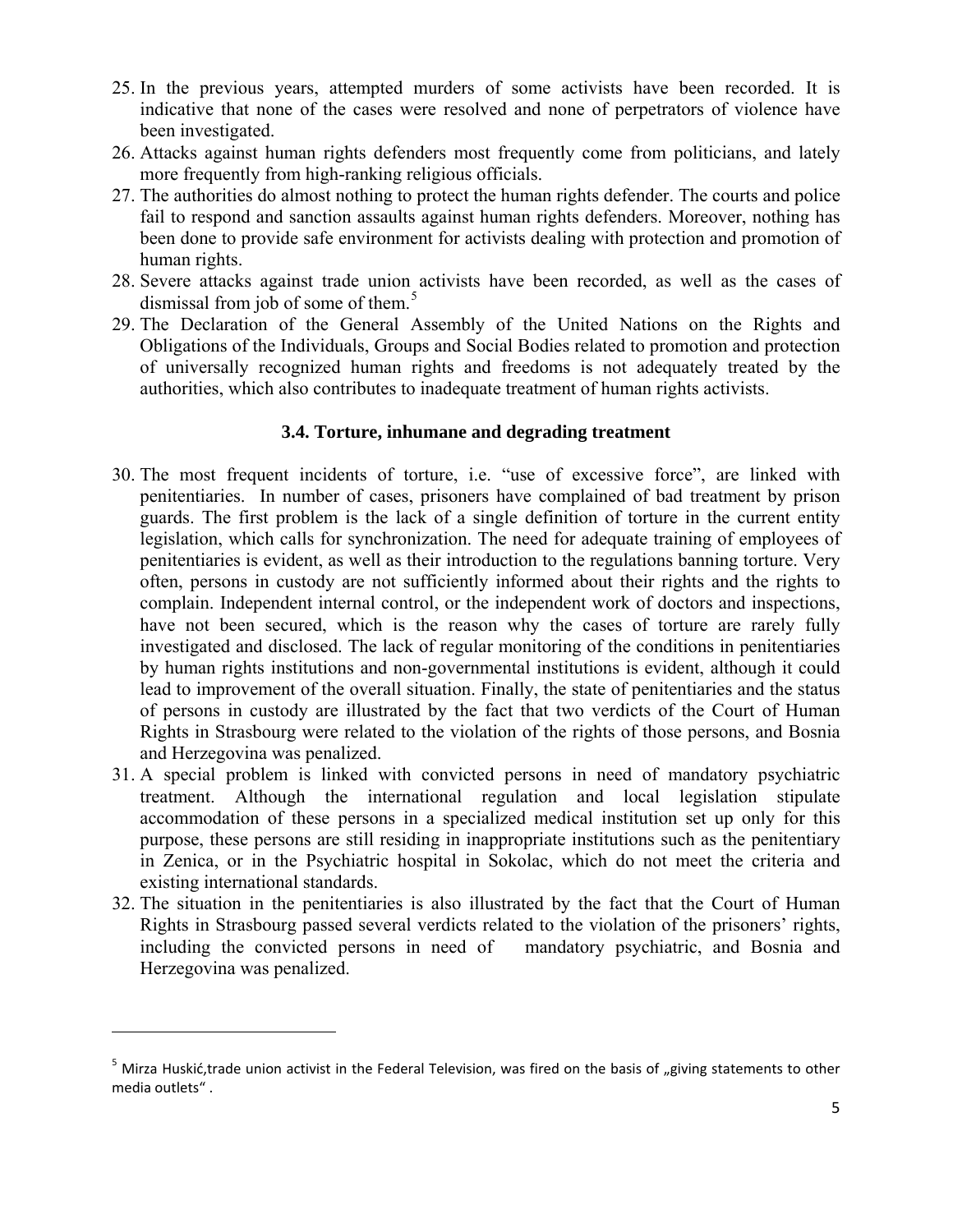### **3.5. Sexual minorities**

- 33. Homosexuality was treated as criminal offence until 1998. Homosexuality is decriminalized through modifications of the legislation. The Law on Gender Equality from 2003 prohibits discrimination on the grounds of sex, gender and sexual orientation. However, there are again efforts underway to abolish this legal provision. The Family Law in the Republic of Srpska and in the Federation of BiH define a marriage as "a legal community of a man and a woman", in spite of the provisions of the UN Convention on Prohibition of all Forms of Discrimination and in spite of the current Law on Gender Equality. Recently adopted Law on Prohibition of Discrimination refers to the existing family laws when definition of a marriage is in question. There are no laws that would relate to the identity and rights of bisexual and transsexual persons. Finally, there are no laws that would regulate the issue of transgender persons and decisions that would regulate their sex, sexual or gender identity.
- 34. There is no possibility of concluding the same-sex marriages or adopting children by the same-sex couples.
- 35. In spite of evident discrimination that the members of the sexual minorities are exposed to, no court decision was passed identifying and sanctioning such discrimination.
- 36. During the preparations for the First Queer Festival in Sarajevo at the end of September 2008, a hate speech against homosexuals was delivered. Homosexuality was qualified as "a disease", as "Western trash" and "deviation". These statements were given by politicians, including parliamentarians, and some religious leaders. This supported violators and hooligans who physically assaulted participants of the Festival, which resulted in eight causalities.
- 37. In addition, activists who advocate for the rights of persons belonging to sexual minorities and their organizations are exposed to constant pressures, threats, aimed at disabling them to perform their work. Prejudices against lesbian, homosexuals, bisexuals and transsexuals are sustained by schools which do not speak about these occurances or speak about them in a distorted way.

# **3.6. Sex and Gender Based Violence**

- 38. Despite the existence of legislation based on international standards, directed against the sex and gender based violence it frequently appears, in particular in domestic violence. The victims of violence are mainly women, adolescent girls and girls. It is more often reported on the cases of incest the victims of which, as well as sexual violence generally and involvement into the chain of prostitution, are underage girls. Although there is no official statistics, nongovernmental organizations estimate that only 5% of victims report the violence to the police.
- 39. Sentences for violence against women and girls are usually extremely lenient. Suspended and financial sentences are mainly passed. Imprisonment sentences are rarely pronounced, while maximum sentences, as a rule, are not pronounced.
- 40. In spite of the Law on Prevention against Domestic Violence, the victims are being forced to live under the same roof with a violent person. According to one reliable research, a violent person has not been moved away from the apartment in any of the cases. Protection of victims of violence is being mainly addressed by non-governmental organizations which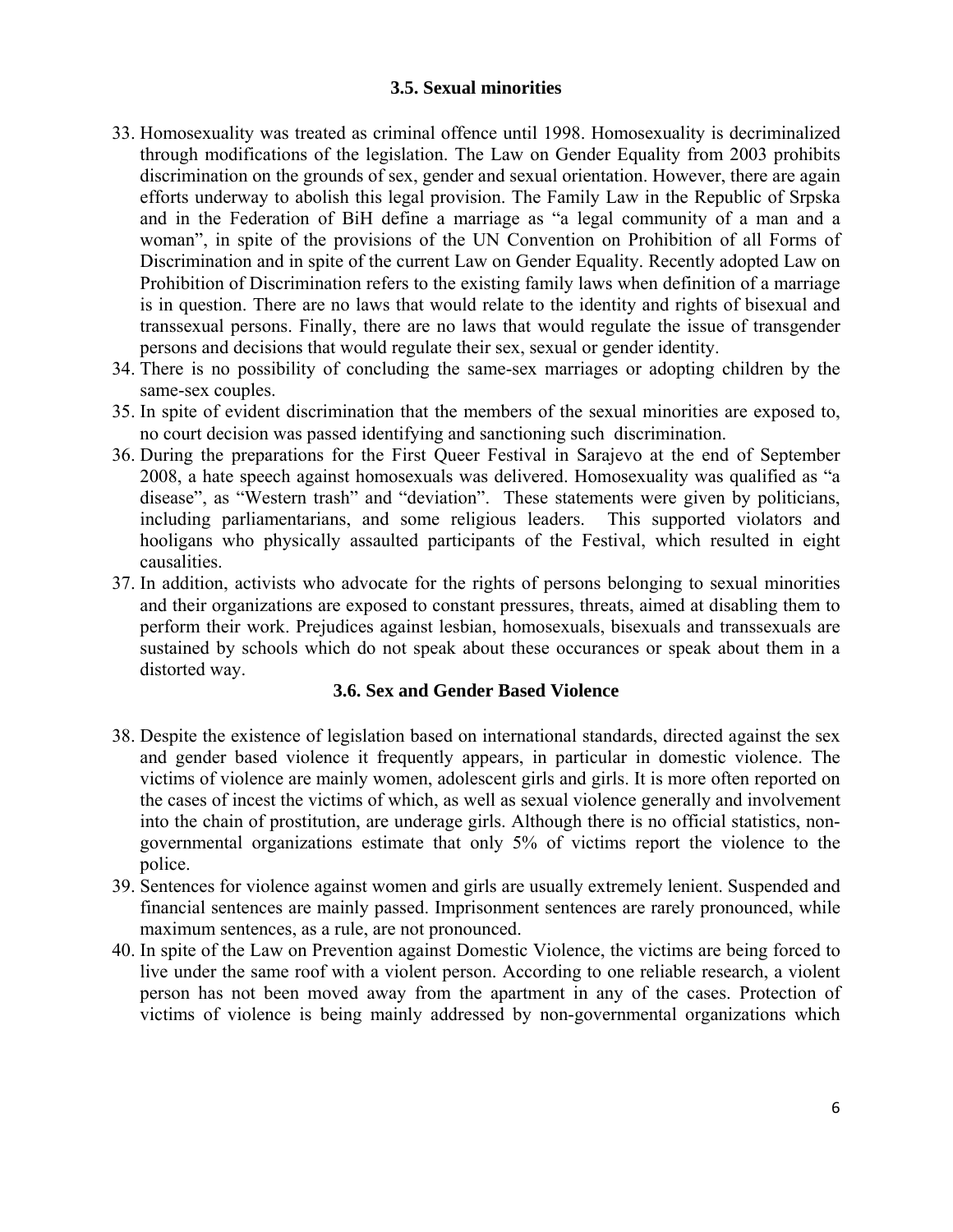resettle the victims of violence into safe houses. The authorities allocate minimum funds for this purpose.

# **3.7. Persons with Disabilities[6](#page-6-0)**

- 41. The Convention on the Rights of Persons with Disabilities has not yet been ratified. In this field, a basic problem is that the state, when persons with disabilities are concerned, does not take into account their objective situation and needs, but considers them in a function of a group to which they belong to, and in origin of disabilities. Persons with disabilities are divided into four groups: by place and way of appearance of disabilities: disabled war veterans, civil war victims, disabled workers and civil non-war persons with disabilities. The disabled war veterans are in the most favourable position who, as compared with disabled non-war persons, have even six or more times higher disability allowances. Disabled civil non-war persons are in the worst position among whom, in accordance with the data of the World Bank, almost 43% does not have any material support.
- 42. There are no sufficient or adequate measures to include persons with disabilities into employment or to train them to carry out jobs they can do. The employers are not sufficiently stimulated to get these persons employed.
- 43. Although the Law on Education provides for the inclusion of children with disabilities, inclusion does not exist in practice, since material and other requirements for it are not met.
- 44. Movement of Persons with disabilities and access to institutions, which should be easily approachable to them, such as health care, educational, administrative and other institutions, is considerably limited. Access to public transport means is also made impossible for some categories. Despite the existence of regulations in this field, their implementation in essence depends on the good will of local authorities.
- 45. We have noted a lack of dialogue between the representatives of governmental bodies and organizations of persons with disabilities, as well as a lack of reliable statistics which could be helpful for changing the current situation.

# **3.8. Right to Adequate Education**

- 46. The education is divided into three partial nationally coloured curricula. Through them, tendencies of separation and assimilation are expressed, and the consequence is the creation of three separated groups of citizens, who poorly know each other or do not know each other at all, having as a consequence lack of confidence and fear from others.
- 47. There is particularly dramatic situation in more than 30 divided schools with classical segregation taking place. The children are divided on ethnical grounds, and they are deprived of opportunity to mutually communicate and even meet each other.
- 48. Although the primary schooling is defined as compulsory and free, the situation does not fit into the definition. Almost 4% of children at the school age are not enrolled either due to a big distance from school, inaccessibility of school to children with special needs, due to extreme poverty, non-possession of documents – birth certificate, first of all, which particularly affects Roma children, or due to nationally coloured curricula and text-books, which rejects the children members of minorities.. There are cases that Roma children, who

<span id="page-6-0"></span> $6$  This chapter, depending on the terminology used by specific associations, includes persons with special needs, handicapped persons, persons with disabilities and disabled people.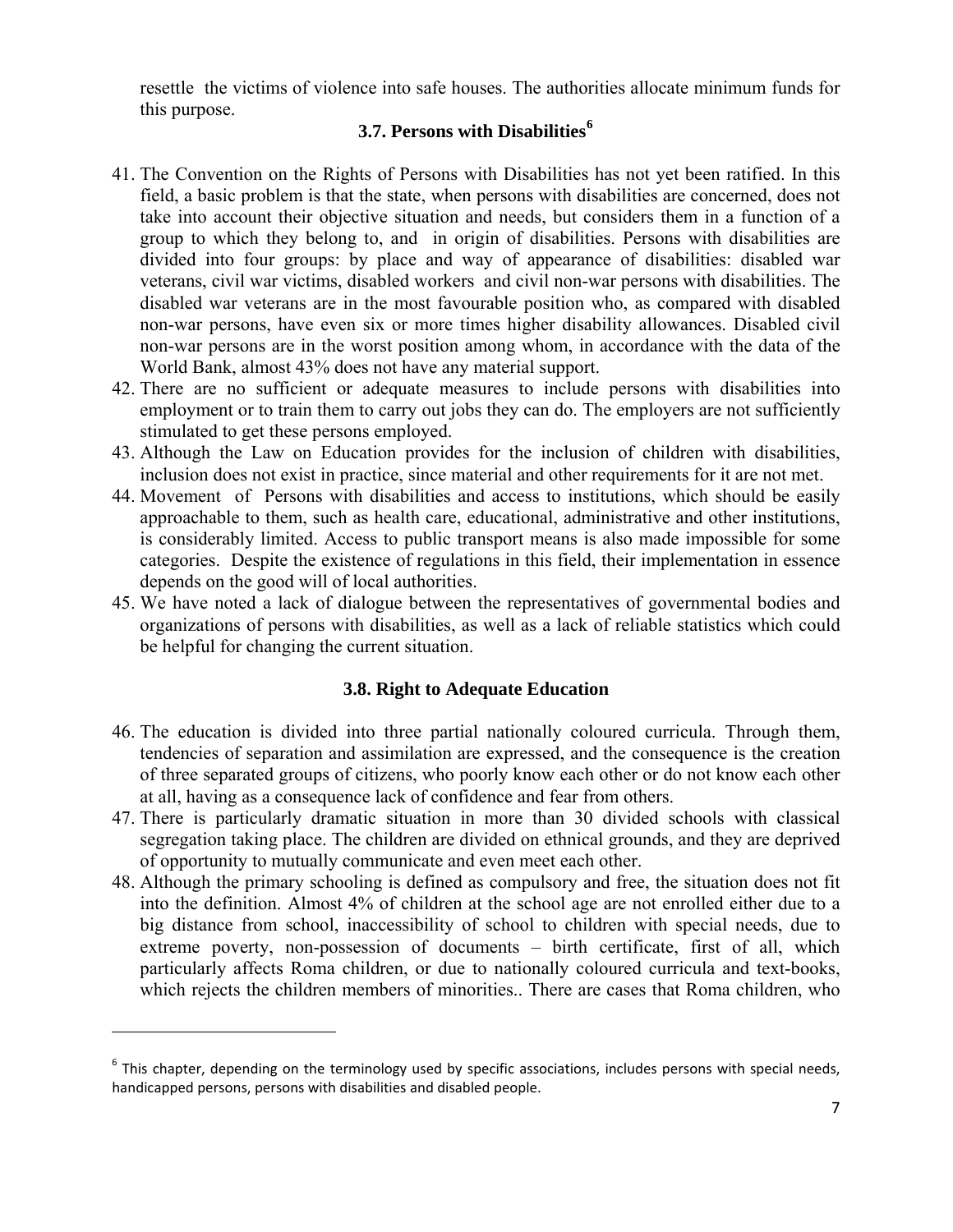have problems with language, are placed in special classes for children mentally disabled. Notably, the last several years parents do not enroll female children in school. There is a high percentage of children not completing primary school in spite the fact that this is compulsory. Parents are not being sanctioned when preventing children from attending primary schools.

49. Primary education creates additional costs for the families, which makes special difficulties to the families in need. The issue of free provision of text-books and transportation to school for those who can not cover the costs has not been resolved in a systemic way.

### **3.9. Children's Rights**

- 50. Children belong to the category of extremely vulnerable persons. The right to life is also endangered which is illustrated by the official data that eight promiles of children do not reach fifth year of life. Every fourth child is a victim of some forms of violence, and children are, most frequently, casualties of mines the number of which nowadays exceeds one million.
- 51. Every fifth child lives in a poor family which, among other things, cause undernourishment, which negatively affects the health, and has a higher risk of diseases.
- 52. A number of children, particularly Roma children, are not registered into the birth registry books, can not use health insurance, social aid, and can not enroll to school. Children accommodated in care homes do not enjoy equal protection by the state, and some care homes are outside of the social care system, and the state does not have insight into the situation in these institutions.
- 53. Assessments show that almost 25% of children do not have free health care notwithstanding the fact that they are entitled to that right under the law.
- 54. As a consequence of poverty, and of modern slavery, there is an increasing number of children on the street, begging.
- 55. There is an evident abuse of children for the political purposes, at the rallies of political parties or during street manifestations. Children are being brought into the first rows, and those pictures are being misused for political purposes.

#### **3.10. Social Rights**

- 56. In its Constitution, Bosnia and Herzegovina is not defined as a social state. System of protection differs in the entities, with the laws that are not harmonized with international norms. The existing system of social protection, which is inefficient and discriminatory, does not offer security to most vulnerable citizens, which creates tensions and instability.
- 57. Although the funds earmarked for social care are not small, they are not distributed in line with objective needs and rules, but in line with political affiliation and in line with efforts of political elite to buy political allies. Thus, around 300,000 people live in a situation of a social poverty, at the same time having no social support. The cause for such a situation lies in a fact that exercise of guaranteed rights depend on economical strength and readiness of some of the cantons to secure budget funds for implementation of the law in practice.
- 58. Particularly endangered are children, mothers on maternity leave, non-war disabled persons, workers without employers contributions, Roma people, and elderly people.
- 59. Among the causes of bad situation there is a lack of competences within institutions that implement social policy, as well as the absence of sanctions against those cantons that do not meet minimum obligations prescribed by law.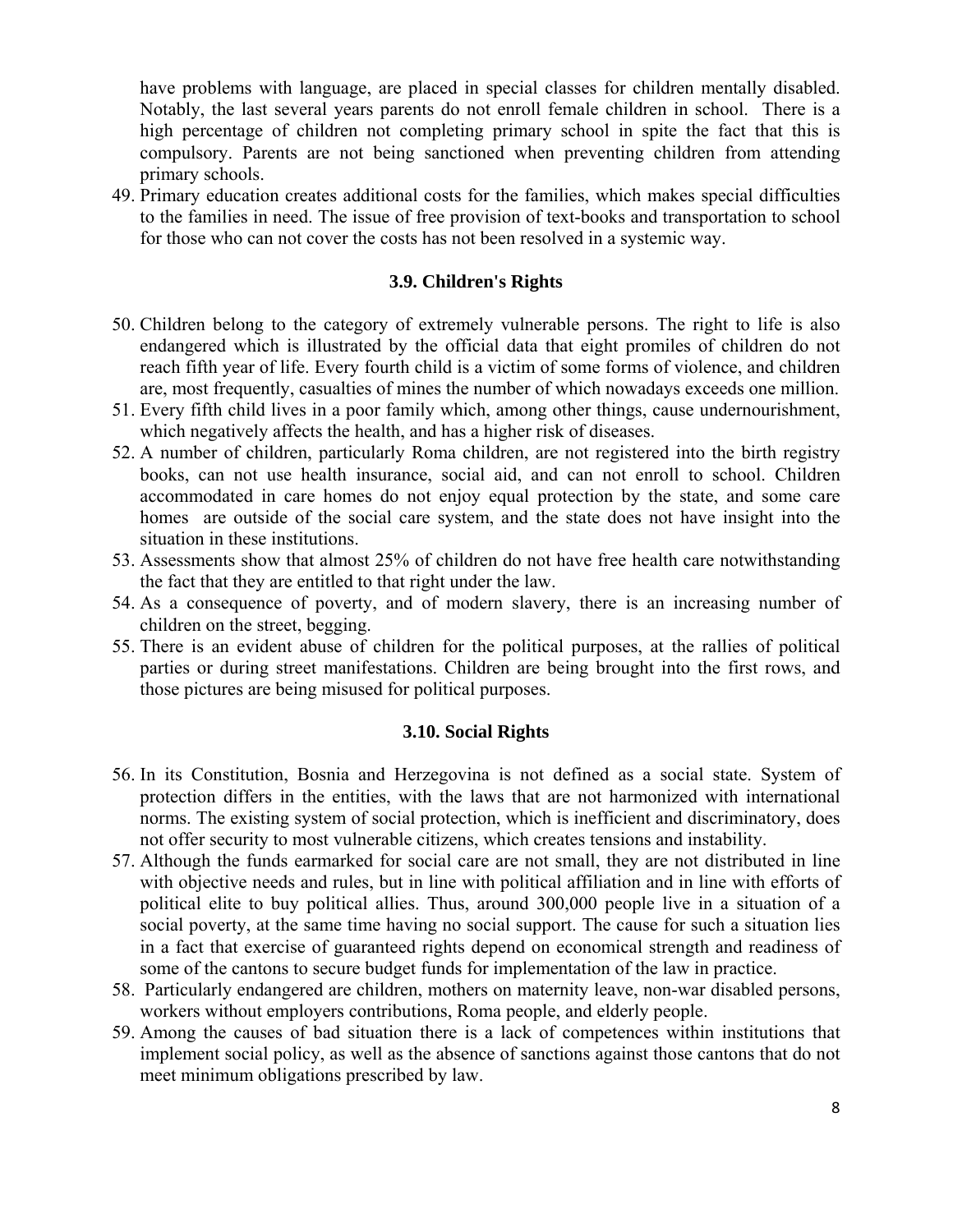### **3.11. Freedom of Expression**

- 60. De-penalization of the libel and the slender, as well as adoption of Law on free access to information, have generated more favourable legal framework for the respect of freedom of expression. However, this freedom remains exposed to constant pressure and threats.
- 61. One of the fundamental problems lies in the fact that the transformation of public radio and television broadcasting system has not been completed. The prerequisite, those that could realistically protect the public service from political pressures and influences have not been founded. In addition, political pressures upon the Regulatory agency for communications – that should, among other duties, defend ethical and other professional standards as an independent body-have resulted in the dependence of a number of public broadcasters on the centre of the political power.
- 62. In the vast number of cases, private media demonstrates narrow-minded business or political interest of their owners, certain lobbies, and are, more often dependent of religious leaders' disposal. Standards of professional journalism are often sacrificed for the sake of these narrow interests.
- 63. An increase of physical violence against journalists has been noticed, and journalists and some editorial stuff have been subjected to a constant pressure through verbal threats, attempt to instil fear and having charges threats against them by high ranking politicians that are enabled to reconcile themselves to the role of media in a democratic society. Those pressures cast a serious doubt over the freedom of expression and threaten to extinguish the few media organizations that take a critical discourse on some events in the society.
- 64. Freedom of expression is further questionable on the grounds of clannishness of certain information sources, irrespective of the Law on free access to information. Paradoxically, certain items of important information are inaccessible even for the member of the Parliament, which influences the character of decisions made and in turn enables manipulation of citizens and the public opinion.
- 65. Freedom of expression is, in the broad sense, seriously jeopardized when it comes to stating own identity. This right is particularly imperilled in cases of declaring an ethnic identity that does not comply with the division among the three constitutional ethnicities and ethnic minorities. The possibility of once declaring as a 'Bosnian', 'Herzegovinian', or similar is denied. The same goes for the identity as per sex and gender. Despite personal declaring, certain social authorities are imposing their understanding of identity as valid, which directly opposes the right to an own identity.

# **3.12. Freedom of Association**

66. Number of citizens' associations and foundations, as some denominations legal forms of association, exceeds the figure of an 8000 and it can be said not to be small. However, civil society organizations are atomized, fragmented, considerably weakened and based on ethnical principles. The NGOs are encouraged to register at entity or cantonal level, but not at the level of the whole country. The politics of discouragement openly interferes with formation of civil society organizations that want to register at the level of the whole of BiH. The procedures of registration are lengthy and complicated, and only stronger NGOs and those well equipped personnel can pass them. Furthermore, only organizations registered in the Republic of Srpska entity level, for example, can apply for funding from the budget of the entity, which is only one way to non-governmental organizations permission to register at the entity level.